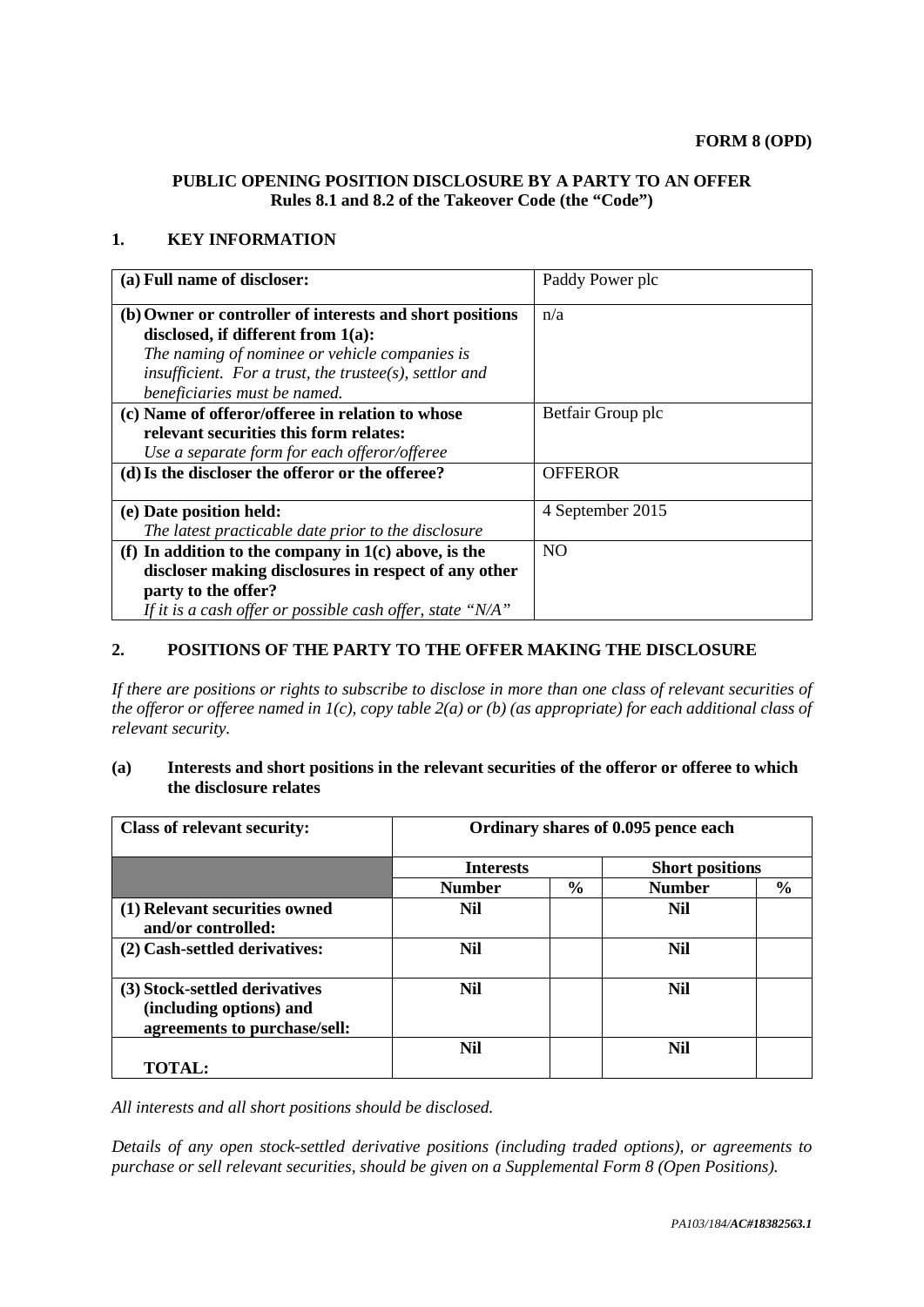*Details of any securities borrowing and lending positions or financial collateral arrangements should be disclosed on a Supplemental Form 8 (SBL).*

### **(b) Rights to subscribe for new securities**

| Class of relevant security in relation to | Nil |
|-------------------------------------------|-----|
| which subscription right exists:          |     |
| Details, including nature of the rights   | Nil |
| concerned and relevant percentages:       |     |

# **3. POSITIONS OF PERSONS ACTING IN CONCERT WITH THE PARTY TO THE OFFER MAKING THE DISCLOSURE**

**Details of any interests, short positions and rights to subscribe (including directors' and other employee options) of any person acting in concert with the party to the offer making the disclosure:**

**N/A**

*Details of any open stock-settled derivative positions (including traded options), or agreements to purchase or sell relevant securities, should be given on a Supplemental Form 8 (Open Positions).*

*Details of any securities borrowing and lending positions or financial collateral arrangements should be disclosed on a Supplemental Form 8 (SBL).*

# **4. OTHER INFORMATION**

### **(a) Indemnity and other dealing arrangements**

**Details of any indemnity or option arrangement, or any agreement or understanding, formal or informal, relating to relevant securities which may be an inducement to deal or refrain from dealing entered into by the party to the offer making the disclosure or any person acting in concert with it:**

*Irrevocable commitments and letters of intent should not be included. If there are no such agreements, arrangements or understandings, state "none"*

None

### **(b) Agreements, arrangements or understandings relating to options or derivatives**

**Details of any agreement, arrangement or understanding, formal or informal, between the party to the offer making the disclosure, or any person acting in concert with it, and any other person relating to:**

- **(i) the voting rights of any relevant securities under any option; or**
- (ii) the voting rights or future acquisition or disposal of any relevant securities to which any **derivative is referenced:**

*If there are no such agreements, arrangements or understandings, state "none"* None